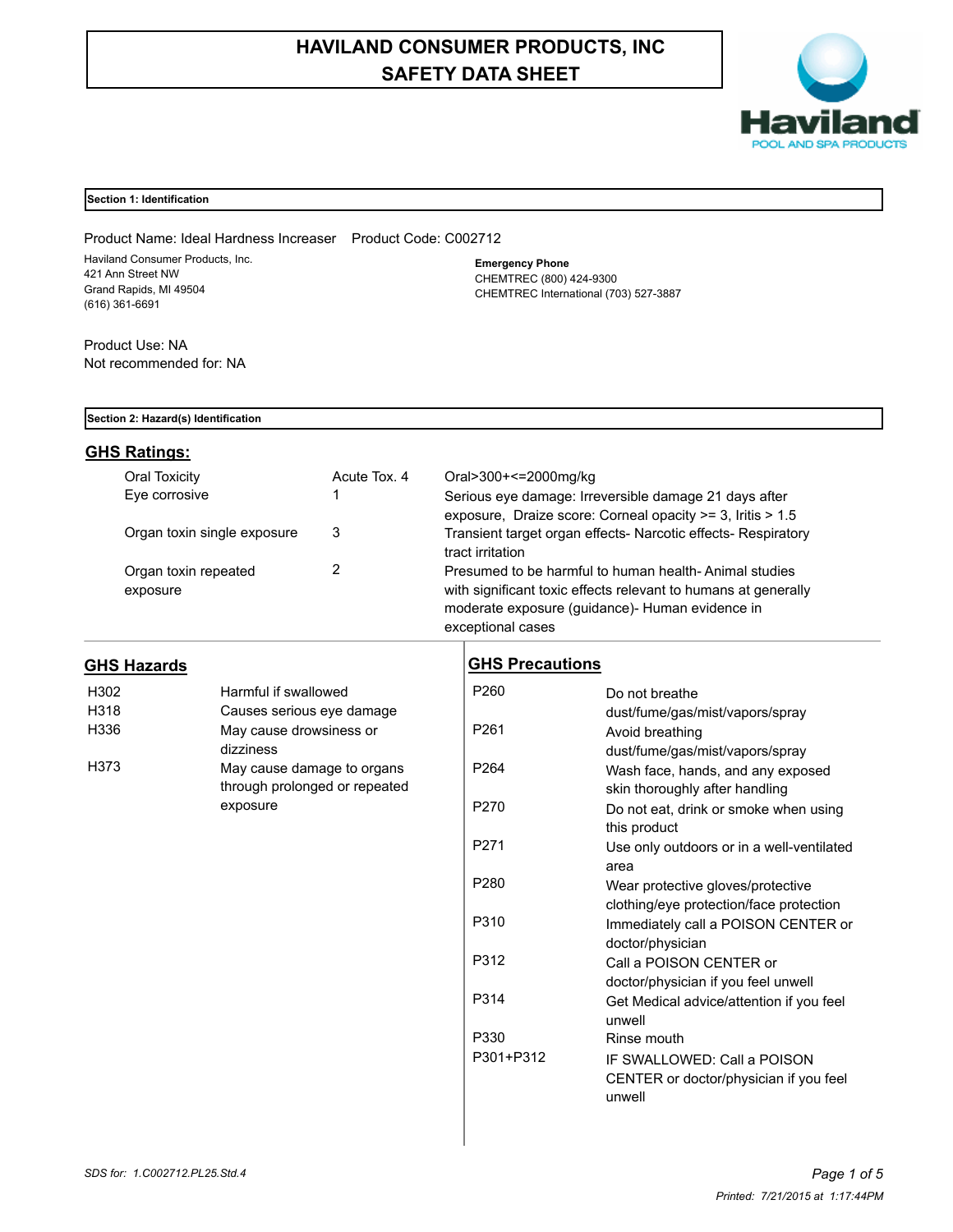| P304+P340        | IF INHAI FD: Remove victim to fresh air<br>and keep at rest in a position |
|------------------|---------------------------------------------------------------------------|
|                  | comfortable for breathing                                                 |
| P305+P351+P33    | IF IN EYES: Rinse cautiously with                                         |
| 8                | water for several minutes. Remove                                         |
|                  | contact lenses if present and easy to                                     |
|                  | do – continue rinsing                                                     |
| P405             | Store locked up                                                           |
| P403+P233        | Store in a well ventilated place. Keep<br>container tightly closed        |
| P <sub>501</sub> | Dispose of contents/container in                                          |
|                  | accordance with                                                           |
|                  | local/regional/national/international                                     |
|                  | regulations                                                               |

**Danger**



**Section 3: Composition/Information on Ingredients**

| <b>Chemical Name / CAS No.</b> | <b>OSHA Exposure Limits</b> | <b>ACGIH Exposure Limits</b> | <b>Other Exposure Limits</b> |
|--------------------------------|-----------------------------|------------------------------|------------------------------|
| Trade Secret                   |                             |                              |                              |
| 80 to 90%                      |                             |                              |                              |
| Potassium chloride             |                             |                              |                              |
| 7447-40-7                      |                             |                              |                              |
| 1 to 5%                        |                             |                              |                              |
| Trade Secret<br>1 to 5%        |                             |                              |                              |
|                                |                             |                              |                              |

#### **Section 4: First-aid Measures**

#### **Inhalation**

Fresh air should alleviate any respiratory discomfort. If breathing difficulties develop or persist, get medical attention .

### **Eye Contact**

Immediately flush with plenty of water. After initial flushing, remove any contact lenses and continue flushing for at least 15 minutes. If effects occur, consult a physician, preferably an ophthalmologist . May cause injury due to mechanical action. **Skin Contact**

Flush with water for at least 15 minutes while removing contaminated clothing. If irritation persists, get medical attention.

### **Ingestion**

If swallowed, do not induce vomiting. Give one cup (8 ounces or 240 ml) of water or milk if available and transport to a medical facility. Never give anything by mouth to an unconscious or convulsive person.

#### **Section 5: Fire-fighting Measures**

LEL: UEL:

#### **Extinguishing Media**

Use media suitable for the surrounding fires.

#### **Specific Hazards Arising from the Chemical**

The product itself does not burn. When calcium chloride is being dissolved in water, large amounts of heat develop .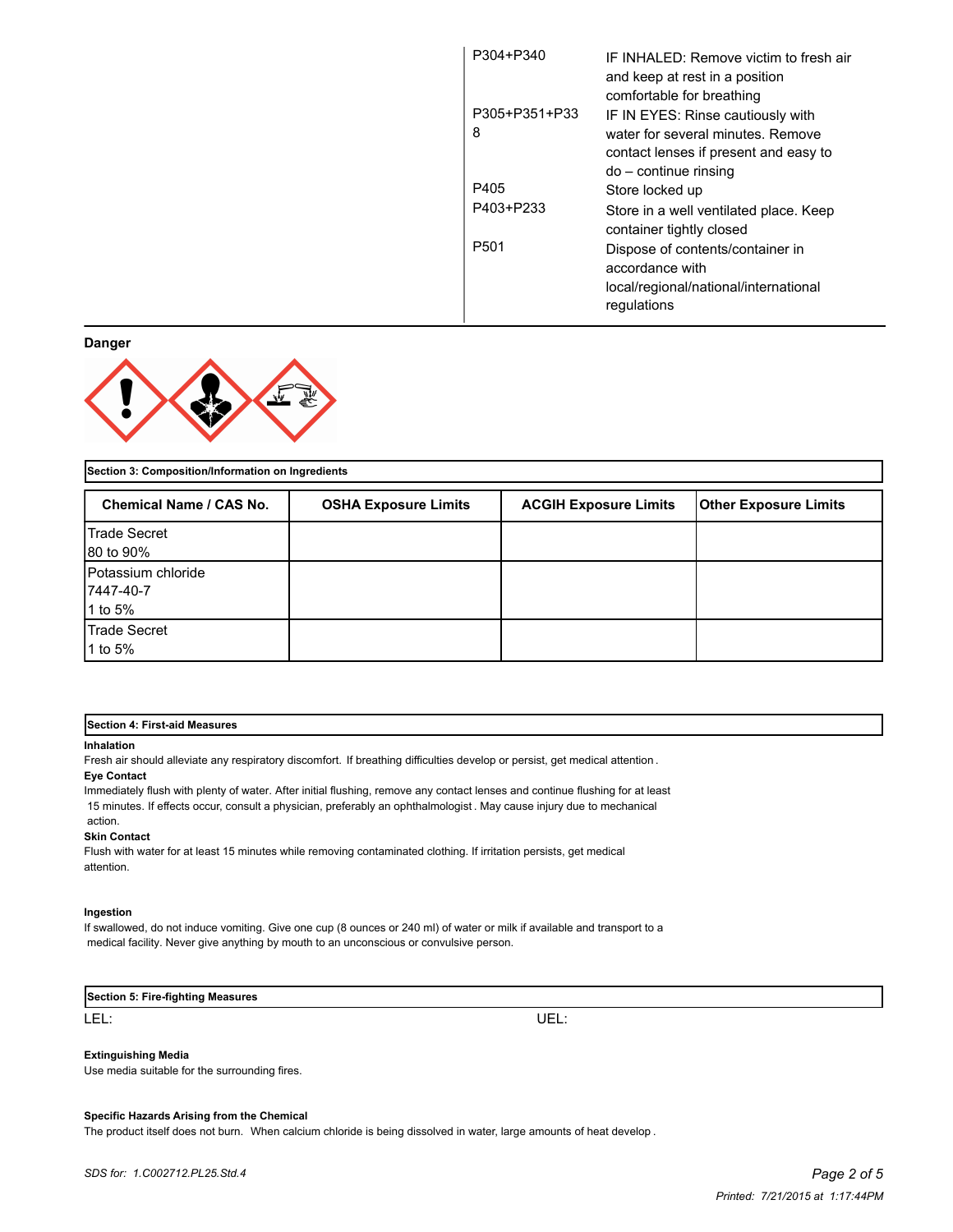#### **Special Protective Equipment and Precautions for Firefighters**

Keep unnecessary people away, isolate hazard area and deny entry . This material does not burn. Fight fire for other material that is burning. Water should be applied in large quantities as fine spray . Wear NIOSH approved positivepressure self-contained breathing apparatus operated in pressure demand mode. Wear protective fire fighting clothing (includes fire fighting helmet, coat, trousers, boots, and gloves). Avoid contact with this material during fire fighting operations.

#### **Section 6: Accidental Release Measures**

Wear appropriate protective equipment and clothing during clean up . Sweep spill and transfer material into appropriate container(s) for disposal.

#### **Section 7: Handling and Storage**

#### **Precautions for safe handling**

Do not get in eyes, on skin, or on clothing. Wash thoroughly after handling. Heat developed during diluting or dissolving is very high. Use cool water when diluting or dissolving (temperature less than 80°F, 27°C) . Avoid contact with eyes, skin, and clothing. Wash thoroughly after handling. Keep container tichtly closed when not in use.

### **Conditions for safe storage, including any incompatibilities**

Keep container closed. Store in a dry place. Protect from atmospheric moisture.

| Section 8: Exposure Control/Personal Protection |                             |                              |                              |
|-------------------------------------------------|-----------------------------|------------------------------|------------------------------|
| <b>Chemical Name / CAS No.</b>                  | <b>OSHA Exposure Limits</b> | <b>ACGIH Exposure Limits</b> | <b>Other Exposure Limits</b> |
| Trade Secret<br>IN/A                            |                             |                              |                              |
| l Potassium chloride<br>7447-40-7               |                             |                              |                              |
| l Trade Secret<br>IN/A                          |                             |                              |                              |

#### **Engineering Controls**

Use local exhaust ventilation, or other engineering controls to maintain airborne levels below exposure limit requirements

 or guidelines. If there are no applicable exposure limit requirements or guidelines, general ventilation should be sufficient for most operations. Local exhaust ventilation may be necessary for some operations.

#### **Eye Protection**

Wear safety glasses with side-shields. For dusty operations or when handling solutions of the material, wear chemical goggles.

#### **Respiratory Protection**

If ventilation is not sufficient to effectively prevent buildup of dust, appropriate NIOSH/MSHA particulate respirator must be provided.

#### **Skin and Body Protection**

Wear chemical resistant gloves, footwear, and protective clothing appropriate for the risk exposure .

**Section 9: Physical and Chemical Properties**

| <b>Density: Unknown</b>        | Melting point: $174^{\circ}$ C (345 $^{\circ}$ F) |
|--------------------------------|---------------------------------------------------|
| <b>Freezing point: Unknown</b> | <b>Solubility: Readily soluble</b>                |
| <b>Boiling range: Unknown</b>  | <b>Flash point: Unknown</b>                       |
| Evaporation rate: Unknown      | <b>Flammability: Unknown</b>                      |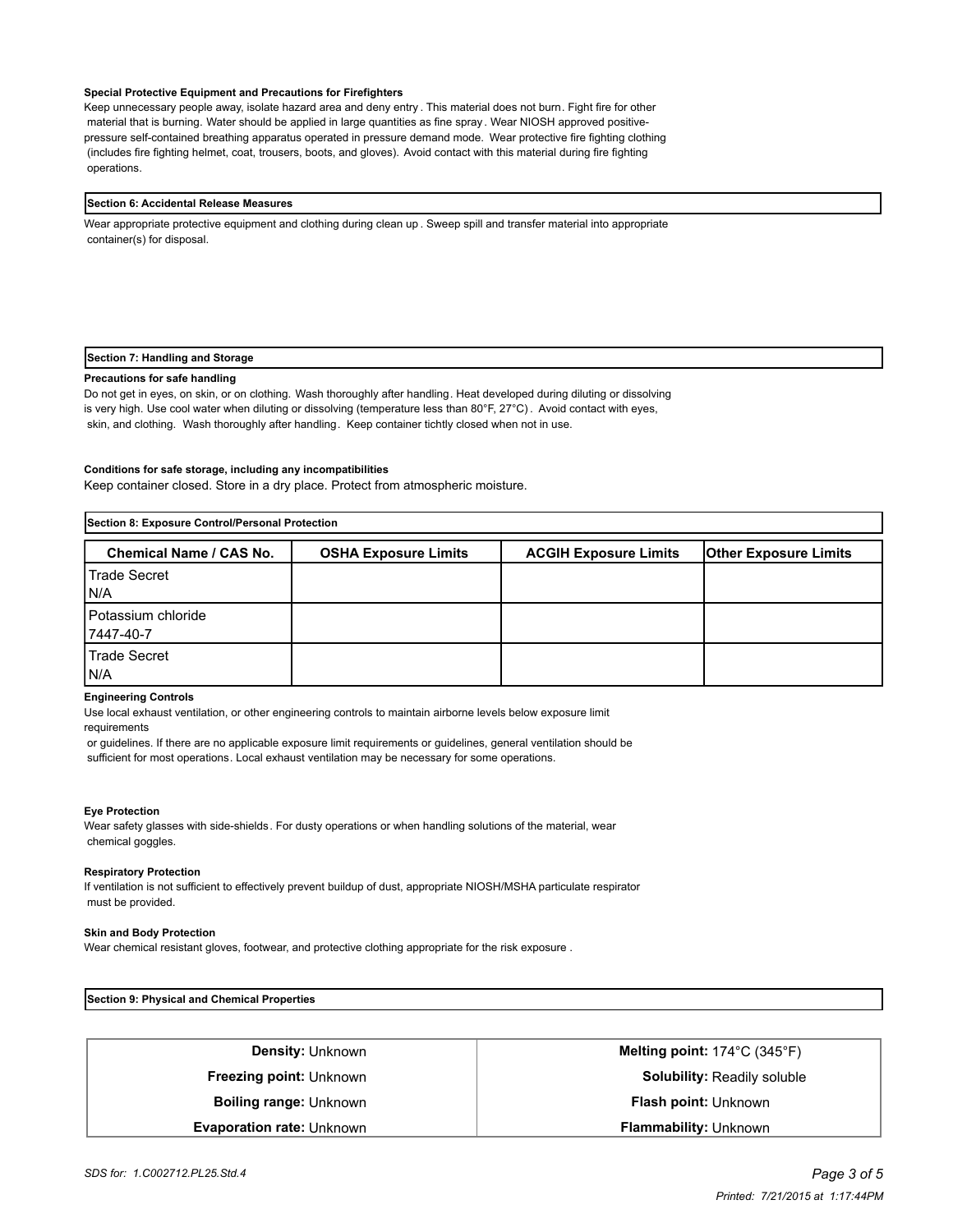## **Explosive Limits: Unknown <b>Specific Gravity** Unknown **Specific Gravity** Unknown

**Appearance:** White flakes **Constanting Constanting Constanting Odor:** Odorless

**Vapor Pressure:** 1.0 mmHg @ 25°C <br> **Odor threshold:** Unknown

**Vapor Density:** Unknown **pH:** Unknown

**Autoignition temperature:** Unknown **Decomposition temperature: Unknown** 

**Viscosity:** Unknown **Grams VOC less water:** Unknown

## **Section 10: Stability and Reactivity**

#### **Stability**

**STABLE** 

#### **Incompatibile Materials**

Heat is generated when mixed with water. Spattering and boiling can occur. Avoid contact with: Sulfuric acid. Corrosive when wet. Flammable hydrogen may be generated from contact with metals such as: Zinc. Sodium.Reaction of bromide impurity with oxidizing materials may generate trace levels of impurities such as bromate.

#### **Conditions to Avoid**

Avoid conditions of moisture. **Hazardous Decomposition Products** Does not decompose

Hazardous polymerization will not occur.

**Section 11: Toxicology Information**

### **Mixture Toxicity**

Oral Toxicity LD50: 1,155mg/kg Dermal Toxicity LD50: 3,094mg/kg

**Routes of Entry**

## **Effects of Overexposure**

#### **Acute Toxicity**

Inhalation: Dust may cause irritation to upper respiratory tract (nose and throat).

Skin contact: Brief contact is essentially nonirritating to skin. Prolonged contact may cause skin irritation, even a burn. Not classified as corrosive to the skin according to DOT guidelines . May cause more severe response if skin is damp. May cause more severe response if skin is abraded (scratched or cut). May cause more severe response on covered skin (under clothing, gloves).

Eye contact: For solid: May cause slight eye irritation, mechanical injury only. Dust formation should be avoided, as dust can cause severe eye irritation with corneal injury.

Ingestion: Low toxicity if swallowed. Small amounts swallowed incidentally as a result of normal handling

operations are not likely to cause injury; however, swallowing larger amounts may cause injury . Swallowing may result in gastrointestinal irritation or ulceration.

#### **Chronic Effects**

For the minor component(s): Potassium chloride - In animals, effects have been reported on the following organs after ingestion: Gastrointestinal tract, Heart, and Kidney. Dose levels producing these effects were many times higher than any dose levels expected from exposure due to use. Medical experience with sodium chloride has shown a strong association between elevated blood pressure and prolonged dietary overuse. Related effects could occur in the kidneys.

#### **Carcinogenicity**

This product is not classified as a carcinogen by NTP, IARC or OSHA. **Section 12: Ecological Information**

## **Component Ecotoxicity**